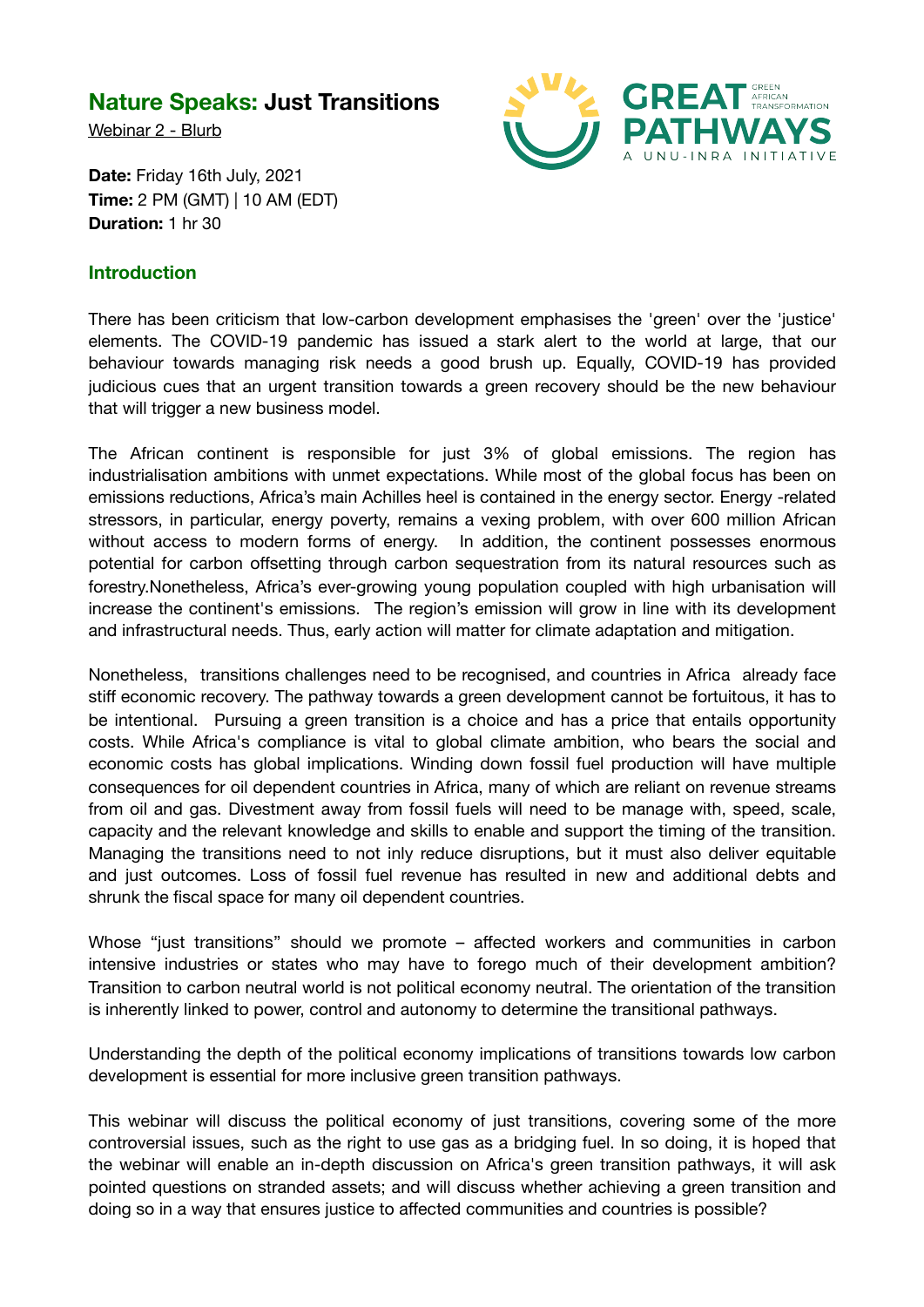The webinar format will take the form of a debate to ensure a deep and dynamic discussion.

## **Background**

This webinar is the second of a four-part series as part of the Green African Transformation (GREAT) Pathways project, led by United Nations University's Institute for Natural Resources in Africa (UNU-INRA) and funded by the German Federal Ministry of Economic Cooperation and Development (BMZ).

The project explores Africa's development priorities, in the context of the new cycle of Africa-Europe partnership, and outlines ways in which the European Green Deal could be beneficial for both Europe and Africa. The resulting [Discussion Paper](http://collections.unu.edu/eserv/UNU:8127/GREAT_Pathways_____Discussion_Paper_Final_Final_June_20.pdf) and [Briefing Note](http://collections.unu.edu/eserv/UNU:8126/GREAT_Pathways__Briefing_Note_May_6.pdf) raise questions around political economy issues such as what to do about stranded assets, examines transitional strategies to support Africa's recovery and green development pathways, and whether poses the question of whether natural gas is a strong contender for a bridging fuel.

The project makes use of a knowledge consortium including the African Union Commission (AUC), the United Nations Economic Commission for Africa (UN-ECA), the African Development Bank (AfDB), Adelphi, the Deutsche Gesellschaft für Internationale Zusammenarbeit (GiZ), and others. Several associated knowledge products were produced, ranging from a series of op-eds authored by a network of high-level Champions to policy briefs and human interest stories.

The main aim of the webinar series is to present the key messages of the project and provide recommendations for Africa's green transition and opportunities for Africa-Europe partnership. It is hoped that this will push forward visionary African perspectives that may lead to higher ambitions for cooperation between the regions ahead of the upcoming Africa-Europe Summit in 2022. The outreach will provide a platform to facilitate dialogue for policymakers, academics, civil society and other stakeholders to better inform policy options and negotiations during the Summit.

The webinar series will be co-convened by UNU-INRA and The Brookings Institution.

| Time<br>(minutes) | <b>Item</b>                                                                       | Responsible    |
|-------------------|-----------------------------------------------------------------------------------|----------------|
| ი - 10            | Moderator frames the theme                                                        | Moderator      |
| $10 - 30$         | Speakers present their views on the theme<br>- 5 minutes each                     | Three speakers |
| $30 - 40$         | Challenger offers contesting views                                                | Challenger     |
| $40 - 60$         | Rebuttal<br>- Speakers respond to challenger<br>- Challenger gives final response | Moderator      |
| $60 - 80$         | Q&A<br>- Questions from the audience                                              | Moderator      |

## **Webinar format:**